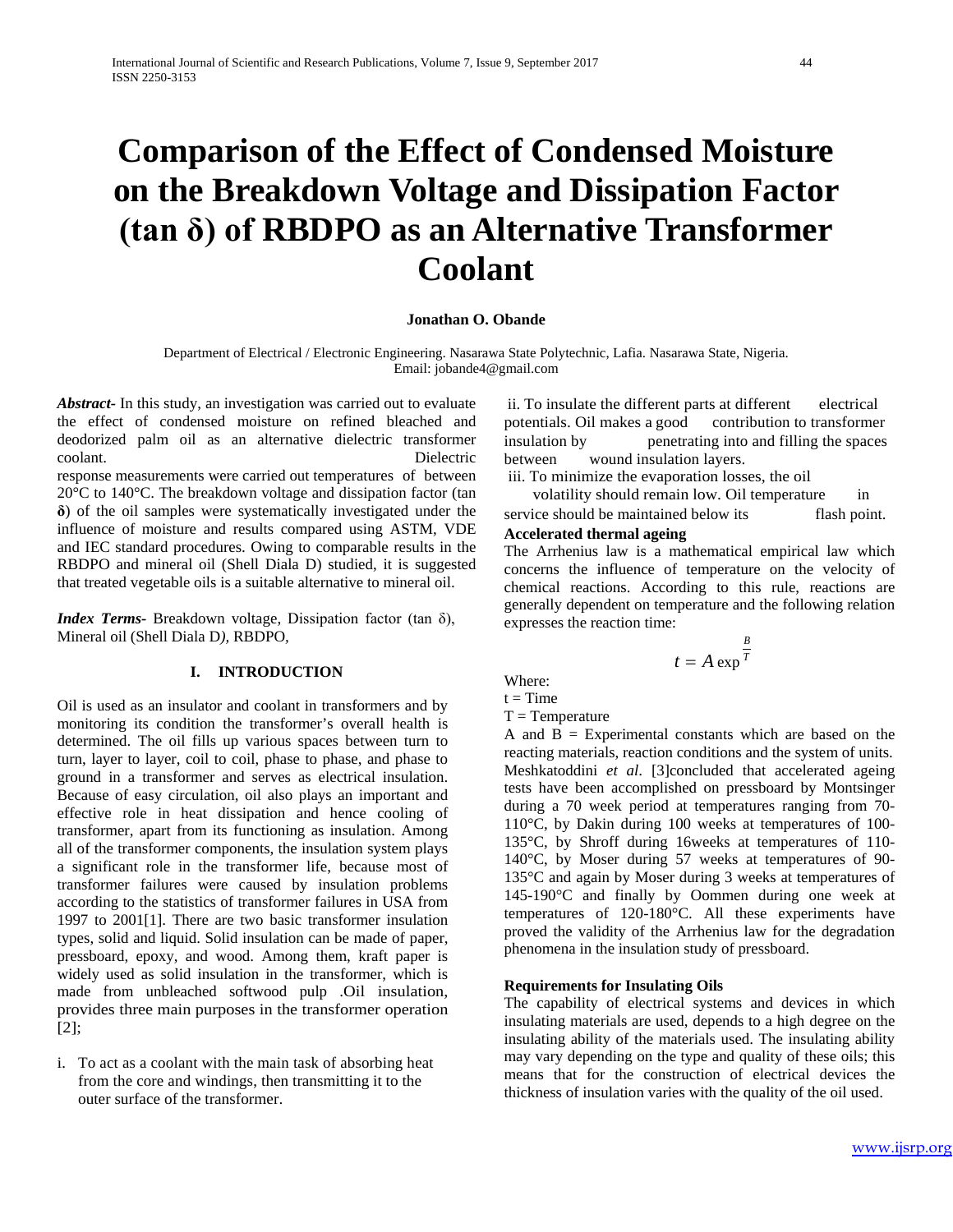The requirements for insulating oils are specified by international standards, these standards represent minimal requirements that have to be fulfilled by insulating oils.

In DIN 57310 / VDE 0310 the following requirements of new insulating oils are specified:

- breakdown voltage
- dielectric loss factor
- density
- kinematic viscosity
- resistance against aging
- ignition point neutralization
- number corrosive sulphur
- purity and appearance

## **II. EXPERIMENTAL SETUP**

The sample bottles and the test cell were cleaned by following the standard procedure established by IEC 60156 [4]

## **Sample Preparation**

In this experiment, RBDPO and mineral oil (Shell Diala D*)*  were used as samples. In order to observe the effect of water on the insulating liquid, 1ml of distilled water was added to both oil types per sample prepared. The use of distilled water is analogous to the water that condenses in an actual power transformer during service [5].

The Breakdown voltage measurement was based on VDE 03070/ IEC 60296; [6] and the Dielectric losses measurement was based on IEC 60247; [7].The samples arrangement inside the oven is shown in Figure1



*Figure 1: Photo of oil samples in the oven for accelerated aging process*

The accelerated thermal ageing process is arranged for approximately 140 hours at an ageing temperature of between 20°C - 100°C.



*Figure 2:Breadkdown test set for oils*

# **Determination of breakdown voltage**

According to standard IEC 60156 insulating liquid determination of the breakdown voltage at power frequency, there are several procedures that should be followed:

The breakdown test set up for oils is illustrated in Figure 2 and the description of the setup is explained below:

First voltage application is started approximately 5 min after completion of the filling and there should be no air bubbles which are visible in the electrode gap. The applied voltage uniformly increases from zero at the rate of 2 kV/s  $\pm$ 0.2kV/s until breakdown occurs.

The measurements are carried out until 6 breakdowns on the same cell filling have occurred, allowing a pause of at least 2 min after each breakdown before reapplication of voltage or until there are no gas bubbles present within the electrode gap.

The final result is calculated from the mean value of the 6 breakdowns in kV.

In order to get an accurate result, IEC 60475 gives the additional requirement for the final result that the range of the measurement results must not exceed 10% of the mean value.

# **Determination of dielectric losses (tan δ)**

The dielectric dissipation factor (tan  $\delta$ ) measurement in this project follows the standard IEC 60247 procedure including preparation of measurement tools.

The design of the test cell was slightly modified to reduce the complexity. Figure 3 shows a picture of the test apparatus.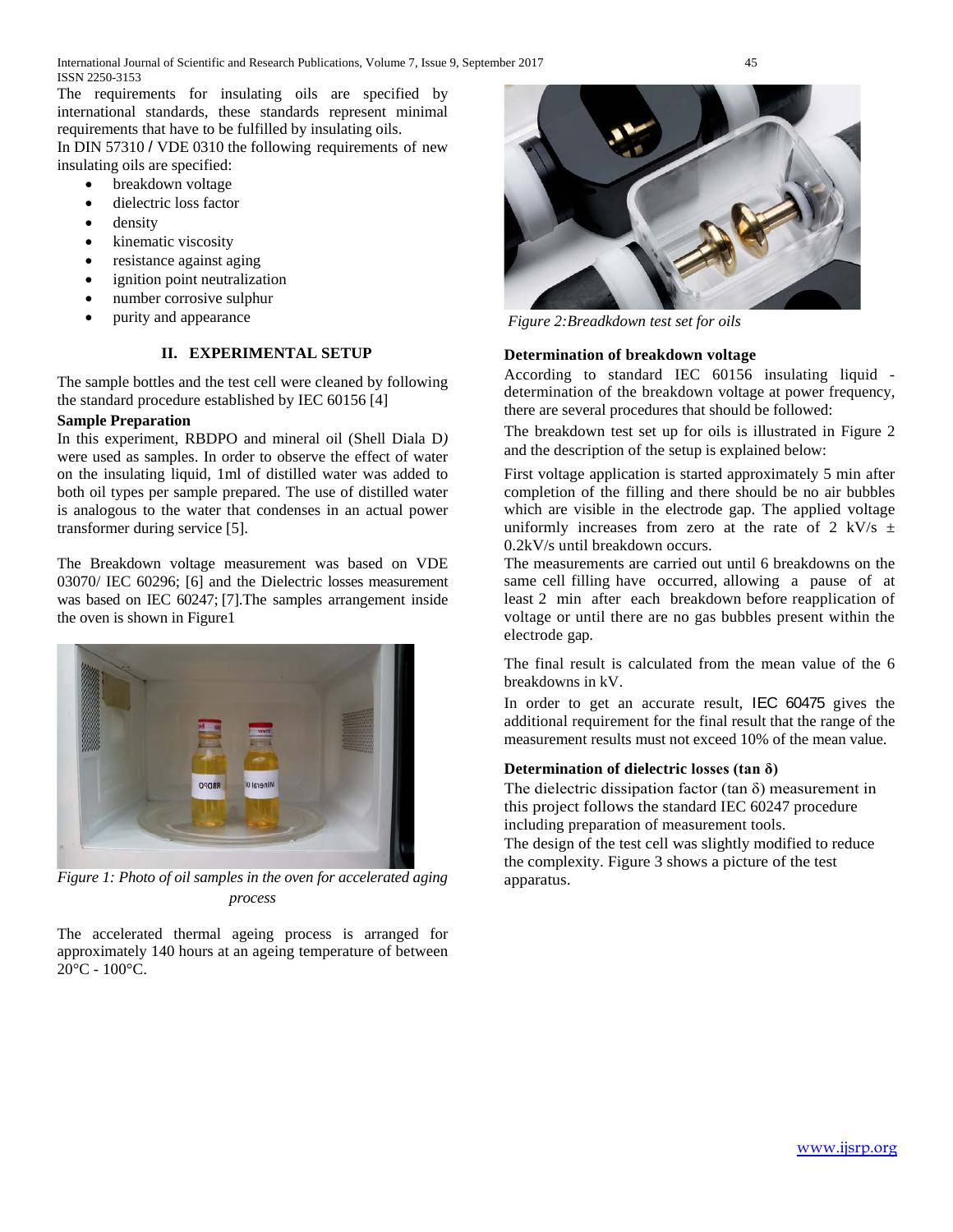International Journal of Scientific and Research Publications, Volume 7, Issue 9, September 2017 46 ISSN 2250-3153



*Figure 3: Tan δ test cell*

This test cell consists of two main parts, high voltage (HV) and low voltage (LV) electrodes. All electrodes are made of stainless steel that qualifies for its high heat resistance. The cover on the top of the LV electrode is made of epoxy as an insulator and equipped with a potential guard which is put inside it. The potential guard has a function to minimize the effect of any leakage current on the measurement. Two additional parts, the small hole in the cover of LV electrode and a long air junction pipe connected on the side of HV electrode, are intentionally designed in order to ensure that no air is trapped inside the test cell after it is filled with the oil sample. The test cell was measured with empty condition and a capacitance value of 133.58 pF and 3.60 x10- <sup>4</sup> of tan δ value at 600 V applied voltage were measured.

The tan  $\delta$  in insulating oil can be measured using the Schering Bridge and other related equipment. The balance condition and the capacitance value are observed by the Tettex C tan  $\delta$  bridge.

The test cell is connected in parallel to a standard capacitor  $C_n$ at the HV side which has a nominal value of 100 pF. It also connects to a balanced detector Tettex at the LV side.

The test cell and oil samples are measured at ambient temperature. The test cell should be rinsed at least three times with a portion of the oil sample. The filling process of oil samples is carefully done to minimize air bubbles.

The test ac voltage should be applied to the liquid within the electric stress between 0.03kV/mm- 1kV/mm. The applied voltages are slowly increased to the test voltage, and then tan δ value can be determined from an adjustment of the Schering bridge variable (capacitance, resistance).

The final result is calculated as the mean of two consecutives values for tan  $\delta$ , and agrees to within 0.0001 plus 25% of the higher value of two values being compared.

## **III. RESULTS AND DISCUSSION**

#### **Dielectric breakdown voltage** U<sub>B</sub>

The results of dielectric breakdown voltage measurements are presented in Figure 4



 *Figure* 

*4: Breakdown Voltage vs. Ageing Time*

Figure 4 shows a steady decrease in the BDV of both oils, when this result is compared with an earlier work done by Obande [8], it will be observed that due to the inclusion of water the BDV of both oils never exceeded 70kV and 62 kV respectively.

## **Dielectric dissipation factor Tan δ**

The results of dielectric dissipation factor Tan δ measurements are presented in Figures 5



 *Figure 5: Graph of Tan δ vs. Ageing Time*

The tan  $\delta$  results of both types of oil along the ageing time were calculated from the mean of two consecutive measurements for each temperature.

The value of tan  $\delta$  was determined using the loss factor measurement bridge.

[www.ijsrp.org](http://ijsrp.org/) The value of tan  $\delta$  is strongly temperature dependent. IEC 60247standard requires for new insulation oils tan  $\delta$  to be  $\leq$ 0.005 at a temperature of 90°C. The graph shows an increase of tan δ which is an indication that the presence of